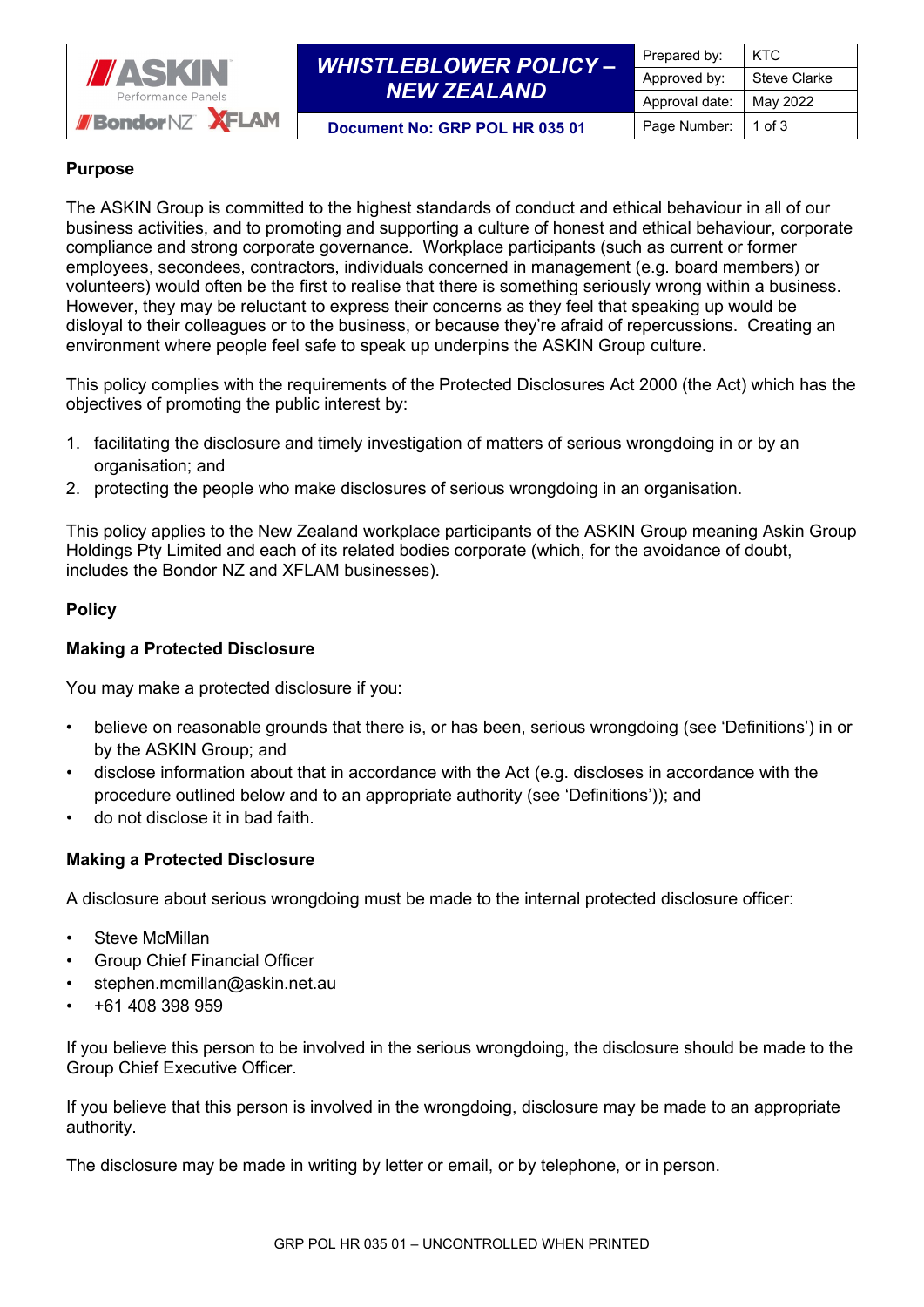

# *WHISTLEBLOWER POLICY – NEW ZEALAND*

Prepared by: | KTC Approved by: Steve Clarke Approval date: May 2022

**Document No: GRP POL HR 035 01** Page Number: 2 of 3

If no investigation or action is taken on a disclosure, you may make the disclosure direct to a Minister of the Crown. This does not limit your ability to disclose to an Ombudsman as an appropriate authority at any time.

At the time of making the disclosure, you must disclose your identity and the identity of the person(s) whom you believe to be involved in the serious wrongdoing, and must specify the nature of the wrongdoing.

## **Investigation**

The person to whom the disclosure is made may either undertake an investigation of the alleged serious wrongdoing, or appoint another person to undertake that investigation. The person who undertakes the investigation must be unbiased and impartial. Before referring a protected disclosure, the receiver will consult you about this.

During the investigation, your identity must be kept confidential if at all possible, unless you have agreed to have your identity revealed, or there are reasonable grounds to believe this is essential for the purposes of effective investigation, or to prevent serious risk to public health or safety or the environment, or to comply with the principles of natural justice.

Decisions may be made only when all the parties (involved or alleged to be involved in any serious wrongdoing) have been given an opportunity to be heard. They must be given reasonable notice of any interview; advised that they may be represented at the interview; and given a reasonable opportunity and period of time to respond to the allegation.

The person who investigates the allegation must produce a written report which sets out the nature of the allegation, any responses to it, any supporting evidence, and an assessment of the allegation with recommendations.

## **Protections**

A workplace participant who suffers retaliatory action or less favourable treatment from the ASKIN Group as a result of making a disclosure in terms of this Policy and the Act may bring a personal grievance complaint under the Employment Relations Act 2000.

A workplace participant who makes a disclosure in terms of this Policy and the Act is immune from any civil, criminal or disciplinary proceedings as a result of a disclosure, and protected from discrimination under the Human Rights Act 1993.

A workplace participant is not protected, however, if the information disclosed is protected by legal privilege or where the workplace participant knowingly makes a false allegation or otherwise acts in bad faith.

## **Definitions**

Under the Act, "*serious wrongdoing*" includes any serious wrongdoing of any of the following types:

- an unlawful, corrupt, or irregular use of funds or resources of a public sector organisation; or
- an act, omission, or course of conduct that constitutes a serious risk to public health or public safety or the environment; or
- an act, omission or course of conduct that constitutes a serious risk to the maintenance of law, including the prevention, investigation, and detection of offences and the right to a fair trial; or